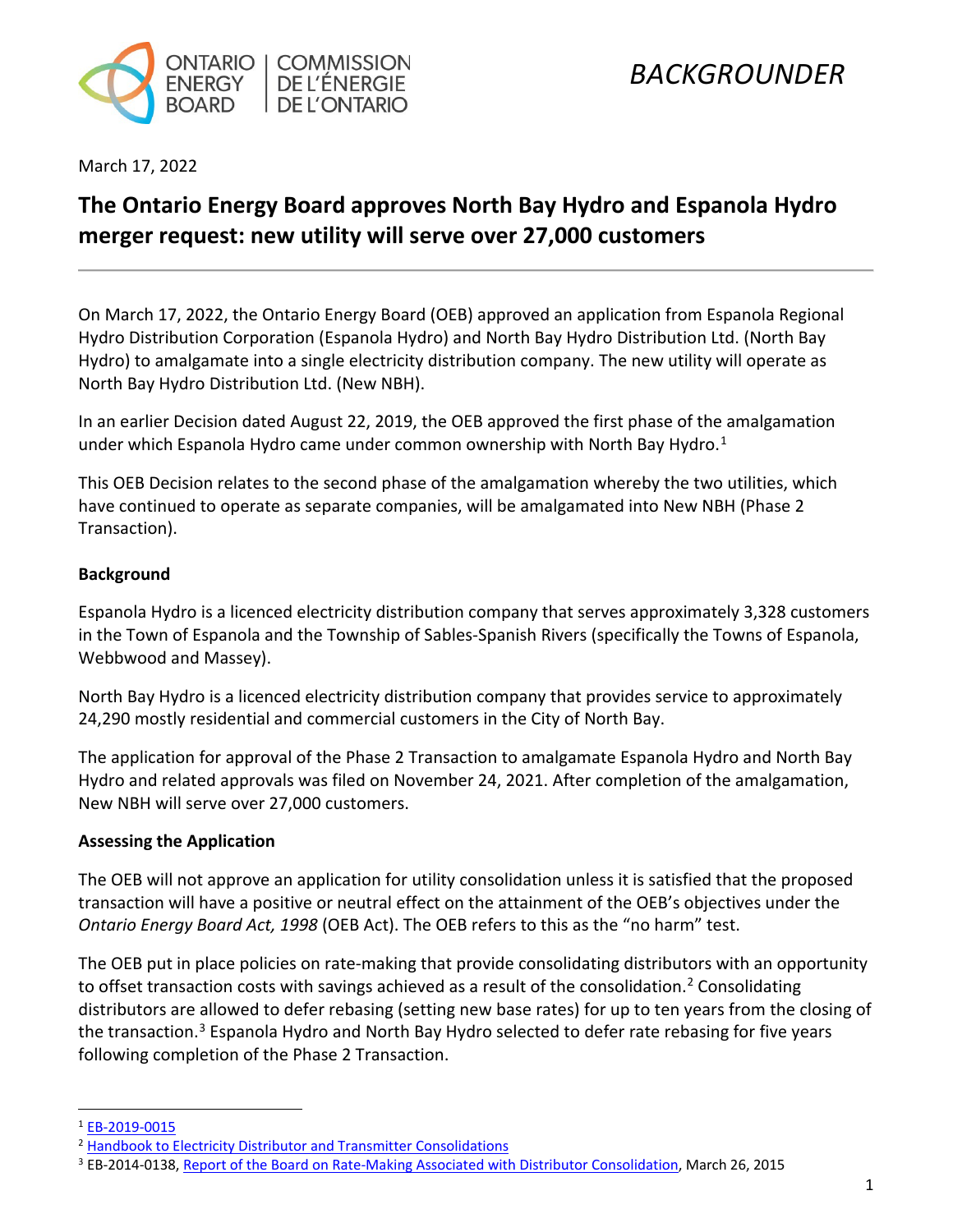

#### **Decision**

The OEB applied the "no harm" test in assessing the application and concluded that the proposed transaction meets that test.

In applying the "no harm" test, the OEB assessed the cumulative effect of the Phase 2 Transaction in attaining the following objectives set out in the OEB Act: price, economic efficiency, cost effectiveness, reliability and quality of electricity service, and financial viability. The key aspects of the OEB's findings in the Decision are outlined in the table below.

| Issue                                                                                                       | <b>Application/Applicant Submissions</b>                                                                                                                                                                                                                                                                                                                                                                                                                                                                                                                                                                                                                                                                                                                                                                                                                                                                                                                                                                                                                                                                               | <b>OEB Findings</b>                                                                                                                                                                                                                                                                                                                                                                                                                                                                                                                                                                                        |
|-------------------------------------------------------------------------------------------------------------|------------------------------------------------------------------------------------------------------------------------------------------------------------------------------------------------------------------------------------------------------------------------------------------------------------------------------------------------------------------------------------------------------------------------------------------------------------------------------------------------------------------------------------------------------------------------------------------------------------------------------------------------------------------------------------------------------------------------------------------------------------------------------------------------------------------------------------------------------------------------------------------------------------------------------------------------------------------------------------------------------------------------------------------------------------------------------------------------------------------------|------------------------------------------------------------------------------------------------------------------------------------------------------------------------------------------------------------------------------------------------------------------------------------------------------------------------------------------------------------------------------------------------------------------------------------------------------------------------------------------------------------------------------------------------------------------------------------------------------------|
| 4.1.1<br>Price, Economic<br><b>Efficiency and Cost</b><br><b>Effectiveness</b><br>(Decision, pp. 7-10)      | The incremental costs associated with<br>the Phase 2 Transaction are estimated at<br>\$300K, with \$215K being for transition<br>costs and \$85K for transaction costs.<br>These costs will not be recovered from<br>ratepayers but will be recovered by New<br>NBH and its shareholders from the<br>expected cost savings resulting from the<br>amalgamation.<br>30% of these expected synergies would<br>be a direct result of the proposed<br>amalgamation, primarily in terms of<br>savings of operating, maintenance and<br>administration (OM&A) costs, although<br>savings in capital costs are expected in<br>the longer term.<br>Forecasted synergies and savings are<br>expected to amount to \$657K in 2023<br>and increase to \$686K by 2026.<br>• The increased staffing at North Bay<br>Hydro and associated costs, which were<br>considered and approved by the OEB in<br>North Bay Hydro's last cost of service<br>proceeding, are unrelated to the Phase 2<br>Transaction. The increased staffing was<br>needed for operational purposes,<br>regardless of whether or not the<br>amalgamation occurs. | The OEB found that the cost to customers<br>of North Bay Hydro or Espanola Hydro<br>will be no higher as a result of the<br>amalgamation. The OEB accepted the<br>evidence that the amalgamation is likely<br>to result in efficiency gains by the<br>amalgamated utility that should produce<br>lower rates than would have been<br>charged without the merger.<br>The OEB noted that staffing costs were<br>addressed and approved in North Bay<br>Hydro's last cost of service proceeding<br>and were not an issue for consideration<br>in this application for approval of the<br>Phase 2 Transaction. |
|                                                                                                             |                                                                                                                                                                                                                                                                                                                                                                                                                                                                                                                                                                                                                                                                                                                                                                                                                                                                                                                                                                                                                                                                                                                        |                                                                                                                                                                                                                                                                                                                                                                                                                                                                                                                                                                                                            |
| 4.1.2<br><b>Reliability and</b><br><b>Quality of Electricity</b><br><b>Service</b><br>(Decision, pp. 10-11) | Similarities in the nature of the service<br>$\bullet$<br>territories in terms of weather and<br>terrain, and similar mixes of the<br>customers in the two areas, should ease<br>the task of operating as one merged<br>utility.                                                                                                                                                                                                                                                                                                                                                                                                                                                                                                                                                                                                                                                                                                                                                                                                                                                                                       | The OEB was satisfied that New NBH will<br>maintain the service quality and<br>reliability standards currently provided by<br>each of the amalgamating utilities.<br>The OEB also expects that New NBH will<br>be able to improve service quality and                                                                                                                                                                                                                                                                                                                                                      |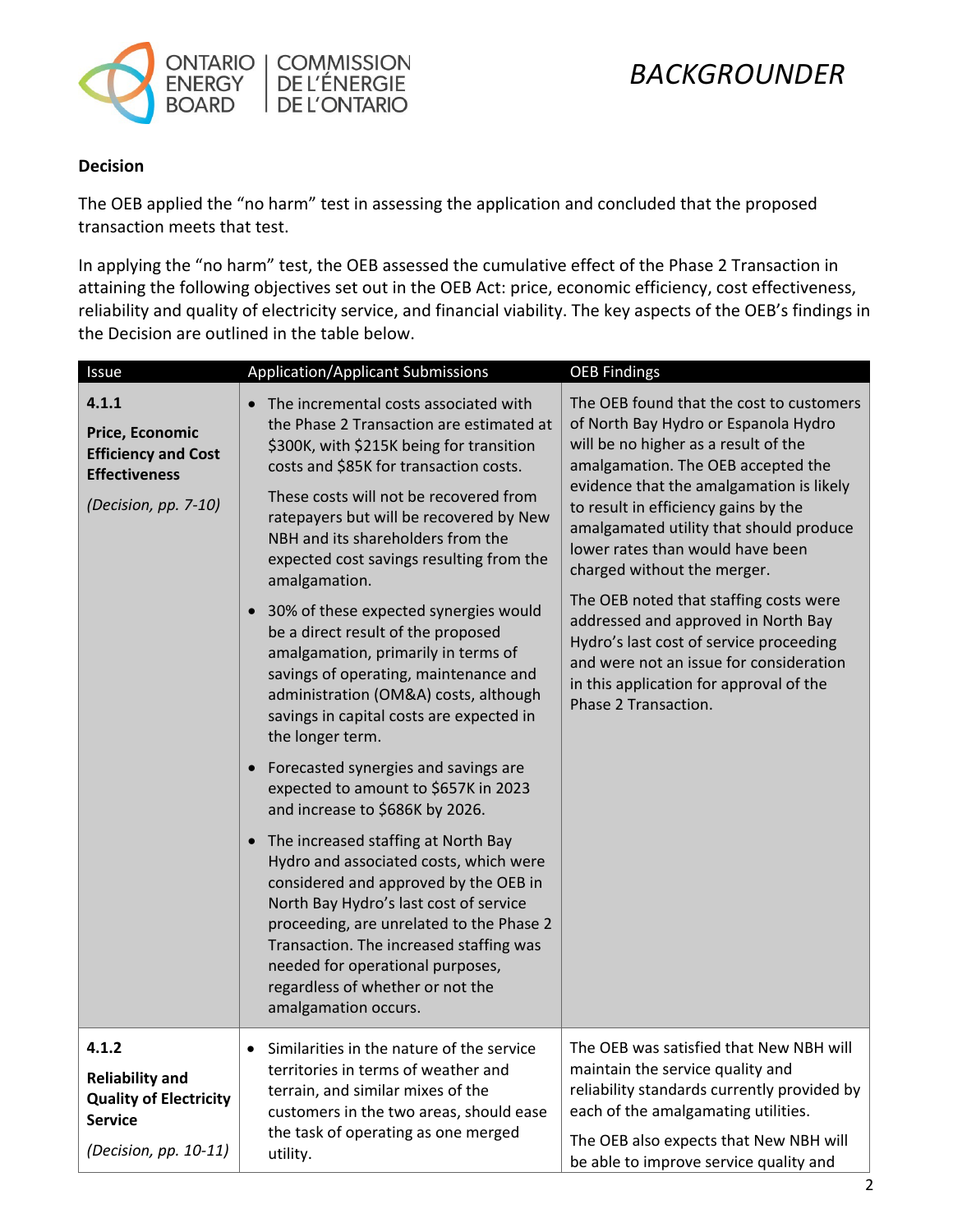

# *BACKGROUNDER*

| Issue                                                        | <b>Application/Applicant Submissions</b>                                                                                                                                                                                                                                                                                                                                                                                                                      | <b>OEB Findings</b>                                                                                                                                                                                                                                                                                                                                                                                                                                                                                           |
|--------------------------------------------------------------|---------------------------------------------------------------------------------------------------------------------------------------------------------------------------------------------------------------------------------------------------------------------------------------------------------------------------------------------------------------------------------------------------------------------------------------------------------------|---------------------------------------------------------------------------------------------------------------------------------------------------------------------------------------------------------------------------------------------------------------------------------------------------------------------------------------------------------------------------------------------------------------------------------------------------------------------------------------------------------------|
|                                                              | The operations centre in Espanola will<br>$\bullet$<br>remain functional to provide service to<br>customers in the Espanola Hydro service<br>territory.<br>North Bay Hydro plans to extend its<br><b>Supervisory Control and Data Acquisition</b><br>(SCADA) system to the Espanola Hydro<br>service territory.                                                                                                                                               | reliability for both service territories<br>through the planned continuance of<br>operations centre for Espanola Hydro and<br>extension of North Bay Hydro's SCADA<br>system to the Espanola Hydro service<br>territory.                                                                                                                                                                                                                                                                                      |
| 4.1.3<br><b>Financial Viability</b><br>(Decision, pp. 11-13) | Since North Bay Hydro and Espanola<br>Hydro are both subsidiary corporations<br>of the same holding company, the<br>amalgamation is simpler under the<br>Ontario Business Corporations Act.<br>Further, as a result of the existing<br>common ownership, there is<br>no change in control that would<br>$\circ$<br>result from the proposed<br>amalgamation<br>no purchase price, or associated<br>$\circ$<br>premium, involved in the Phase 2<br>Transaction | The OEB found that there will be no<br>adverse effects on the financial viability<br>of either North Bay Hydro, Espanola<br>Hydro or the amalgamated company,<br>New NBH, upon completion of the Phase<br>2 Transaction.<br>The OEB did not accept the argument put<br>forward by an intervenor that the<br>financing of the debt for the purchase of<br>Espanola Hydro would produce additional<br>cost for North Bay Hydro customers that<br>would be greater than any efficiency<br>gains from the merger. |

Also of note were the OEB's findings related to the following.

### **4.4.1 Earnings Sharing Mechanism (ESM)** *(Decision, pp. 16-17)*

Consolidating utilities that propose to defer rebasing beyond a five-year period are required to implement an ESM for the period beyond five years. Under this ESM, excess earnings above 300 basis points of the consolidated entity's annual return on equity (ROE) are shared 50:50 with customers.

While North Bay Hydro and Espanola Hydro have elected a five-year deferred rebasing period, the start of the ESM is determined from when the Phase 1 Transaction was completed on October 1, 2019. The OEB approved the proposal for:

- An ESM to be implemented starting October 1, 2024, corresponding with the start of the sixth year following the completion of the Phase 1 Transaction in 2019. The ESM will continue until the effective date of rebased distribution rates for New NBH as a result of a cost of service application proposed for 2027.
- Excess earnings will be shared with customers annually. Adjustments to revenue and expenses will be reviewed at the time of disposition of shared savings.